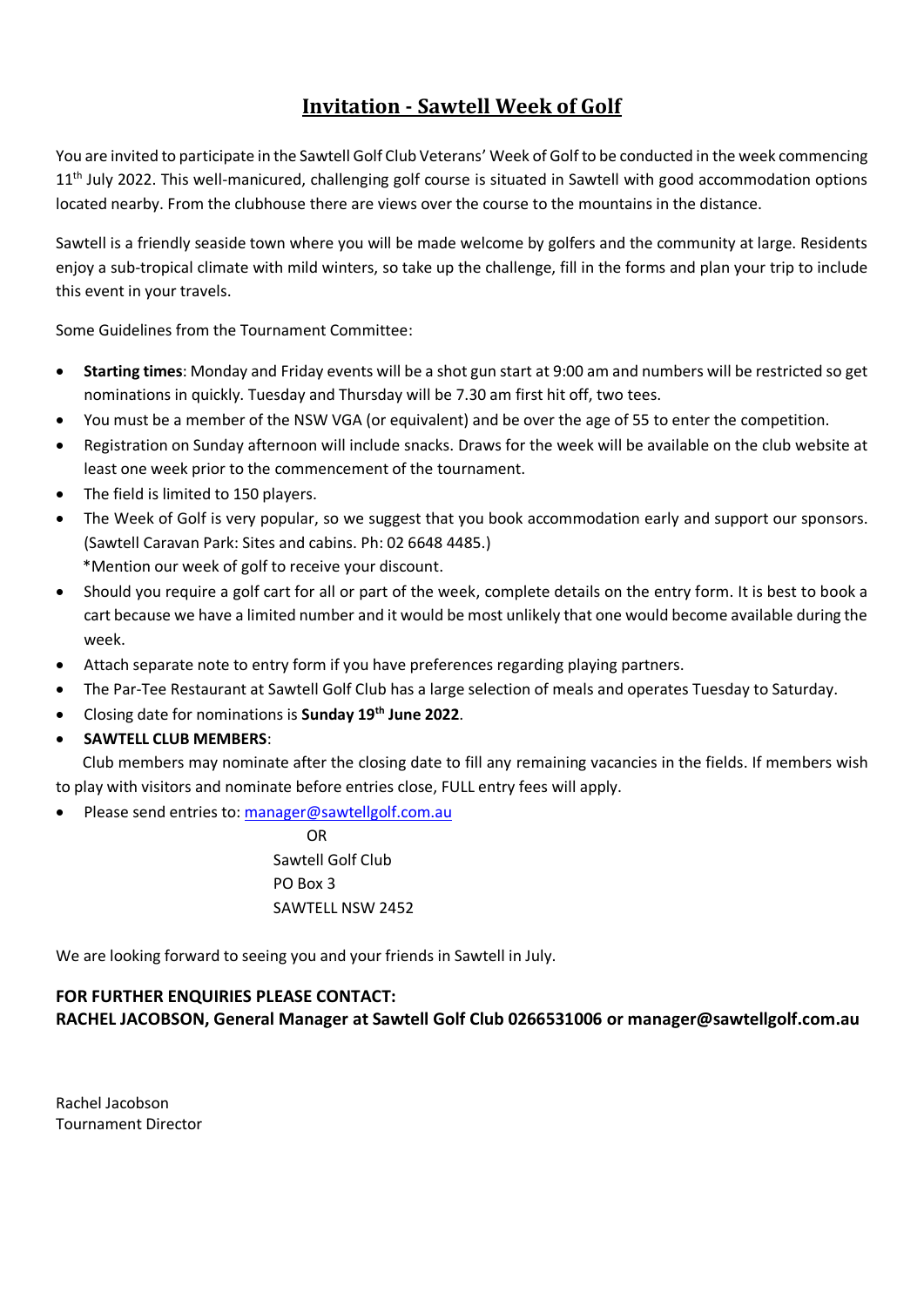

# **SAWTELL GOLF CLUB Veterans Week of Golf 2022 11 th – 15 th July 2022 Programme**



| Sunday 10 <sup>th</sup> | Registration starting @ 4:00PM                                                                                                                                |
|-------------------------|---------------------------------------------------------------------------------------------------------------------------------------------------------------|
|                         | Golf - optional in normal Sunday competition                                                                                                                  |
|                         | (Enquiries to the Pro Shop 02 6653 1006 Ext 1)                                                                                                                |
| Monday 11 <sup>th</sup> | Mixed 4 Person Ambrose (2 men, 2 ladies) – Winner, R/up, 2 <sup>nd</sup> R/up.<br>NB: Minimum 3 drives each - must be noted on card.<br>9:00am shot gun start |
| Tuesday 12th            | Single Stableford Men - 3 Divisions - Winner, R/up, 2 <sup>nd</sup> R/up.<br>&                                                                                |
|                         | Single Stableford Ladies – 3 Divisions – Winner, R/up, $2nd$ R/up.<br>NSWVGA Ladies' 18 hole Championship                                                     |
|                         | (Divisions subject to change after entries are received)                                                                                                      |
| Thursday 14th           | Single Stableford Men - 3 Divisions - Winner, R/up, $2nd$ R/up.<br>NSWVGA Men's 18 hole Championship<br>&                                                     |
|                         | Single Stableford Ladies - 3 Divisions - Winner, R/up, 2 <sup>nd</sup> R/up.                                                                                  |
|                         | (Divisions subject to change after entries are received)                                                                                                      |
|                         | <b>Dinner</b> $-6:00$ for 6:30 pm followed by presentations.                                                                                                  |
| Friday 15 <sup>th</sup> | 4 Person Medley Team Stableford - Winner, R/up 2 <sup>nd</sup> R/up.<br>9:00am shot gun start                                                                 |

### **36 Hole Event over Tuesday and Thursday**

Men's and Ladies' overall Nett Winner, R/up, Gross Winner.

**Handicaps** will be adjusted daily, but you will be playing in the division in which you started.

*N.B. One prize per player in single stableford events.*

Cancellations: A \$10 administration fee per player will be charged if cancellation is made after 30<sup>th</sup> June 2022. This will be deducted from the total amount paid and sent as a refund. A full dinner refund will be made if cancellation is made prior to 30<sup>th</sup> June 2022.

**Wet Weather Policy: In case weather forces cancellation of play, the following guidelines will be followed…**

… *"Field played and finished up until play ceases will constitute the day's event, unless it is part of the 36-hole event. In this case the 36-hole event will be cancelled for that day and reduced to an 18-hole event."… "If weather after the commencement of play forces motorised carts to be taken off the course and the field continues with 'walkers only', the event will be as played. Those players who are restricted from playing due to not being able to negotiate the course without the aid of a motorised cart will receive a partial refund for that day's event."… "A partial refund will be given for each day lost due to weather cancellation."*

*All decisions will be made by the organising committee and no further correspondence will be entered into.*